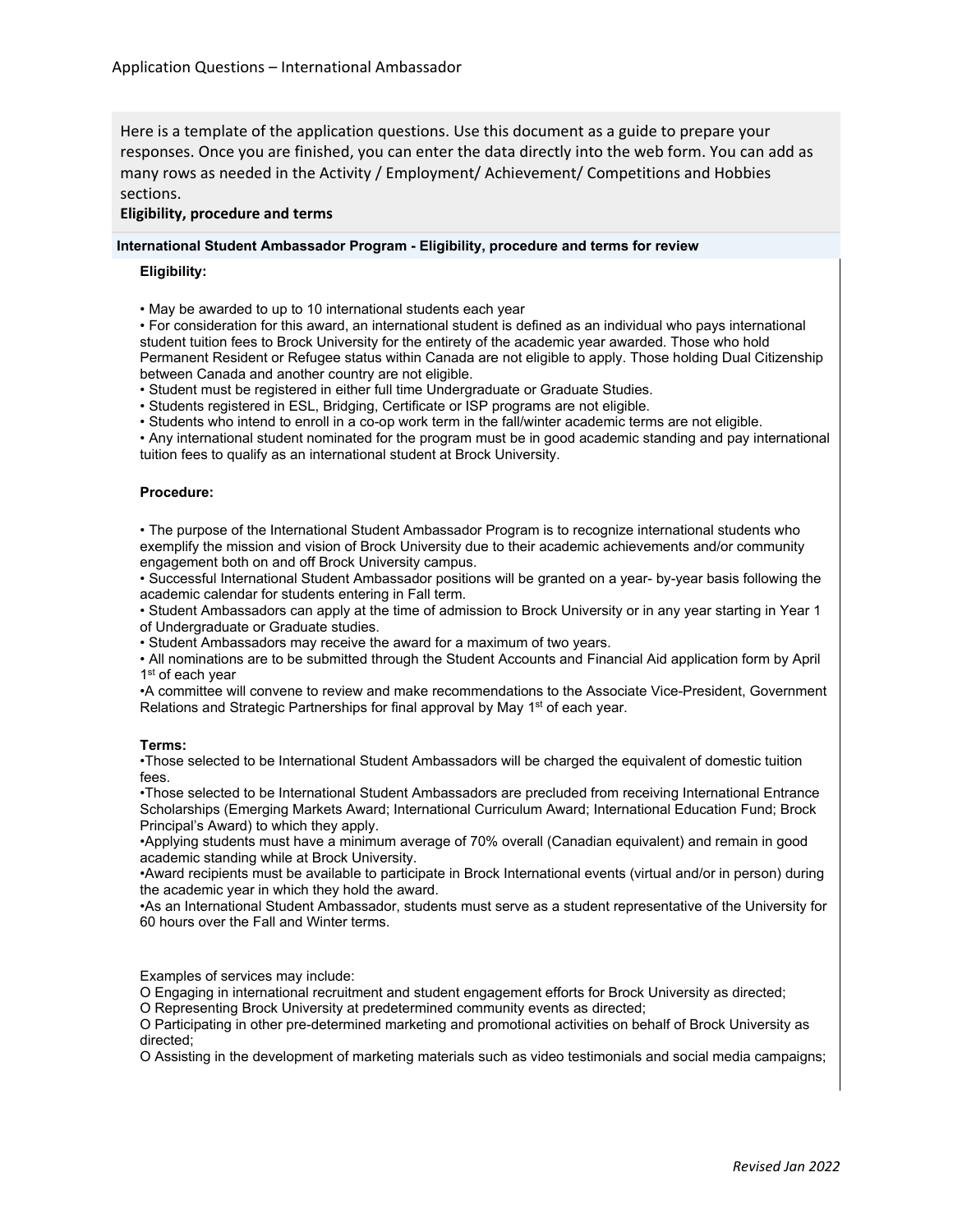O Actively engage in student, staff and faculty events to promote internationalization on campus; O Other activities as collaboratively determined by the Student Ambassador and Brock International.

•Failure to adhere to the Brock University code of conduct will result in the immediate removal from the International Student Ambassador Program. In such cases, tuition fees will revert to international fees the following term.

| <b>Contact Information</b>                                            |                       |                            |  |
|-----------------------------------------------------------------------|-----------------------|----------------------------|--|
| <b>Name</b>                                                           |                       |                            |  |
|                                                                       |                       |                            |  |
| Citizenship                                                           |                       |                            |  |
|                                                                       |                       |                            |  |
| <b>Phone number</b>                                                   |                       |                            |  |
|                                                                       |                       |                            |  |
| <b>Email</b>                                                          |                       |                            |  |
|                                                                       |                       |                            |  |
| <b>Campus ID</b>                                                      |                       |                            |  |
|                                                                       |                       |                            |  |
| <b>Student number</b>                                                 |                       |                            |  |
|                                                                       |                       |                            |  |
| Date of birth                                                         |                       |                            |  |
|                                                                       |                       |                            |  |
| <b>Address</b>                                                        |                       |                            |  |
|                                                                       |                       |                            |  |
| <b>Education</b>                                                      |                       |                            |  |
| List all the schools you have attended, starting with the most recent |                       |                            |  |
| Name of school                                                        | <b>City / Country</b> | Years attended (YYYY-YYYY) |  |
|                                                                       |                       |                            |  |
| <b>Volunteer and Extracurricular Activities</b>                       |                       |                            |  |
|                                                                       |                       |                            |  |

**List your volunteer and extracurricular involvement with your school, at Brock and community**

| <b>Activity</b> | <b>Brief</b> | <b>Date</b> | <b>Date</b> | <b>Total</b> | Level of engagement (I / |
|-----------------|--------------|-------------|-------------|--------------|--------------------------|
|                 | explanation  | started     | ended       | hours        | L/P                      |
|                 |              |             |             |              |                          |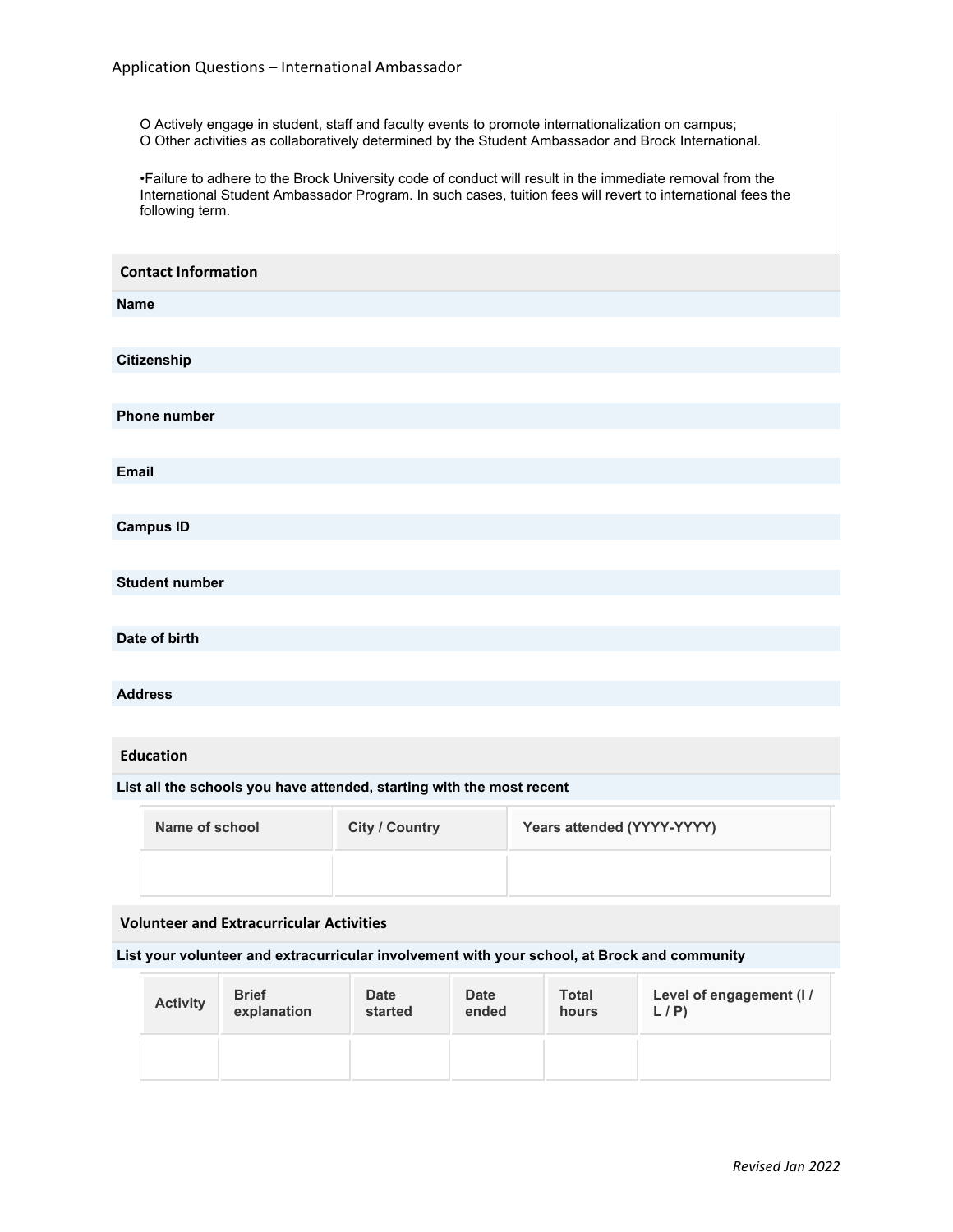# Application Questions – International Ambassador

# **Employment History**

# **Employment**

| <b>Employer</b> | <b>Position / Brief</b><br>explanation | Summer, school year, co-op<br>or full-time | <b>Date</b><br>started | <b>Date</b><br>ended |
|-----------------|----------------------------------------|--------------------------------------------|------------------------|----------------------|
|                 |                                        |                                            |                        |                      |

# **Achievements, awards, honours, and trainings**

| Award / honour / training | <b>Brief explanation</b> | Year received |
|---------------------------|--------------------------|---------------|
|                           |                          |               |

# **Competitions and conferences attended**

| <b>Competition / conference</b> | <b>Brief explanation</b> | <b>Period of involvement</b> |
|---------------------------------|--------------------------|------------------------------|
|                                 |                          |                              |
|                                 |                          |                              |
|                                 |                          |                              |
|                                 |                          |                              |
|                                 |                          |                              |

### **Skills and Interests**

| <b>Activity</b> | <b>Brief explanation</b> | <b>Period of involvement</b> |
|-----------------|--------------------------|------------------------------|
|                 |                          |                              |
|                 |                          |                              |
|                 |                          |                              |
|                 |                          |                              |

# **Video response**

**Video link**

**Written responses**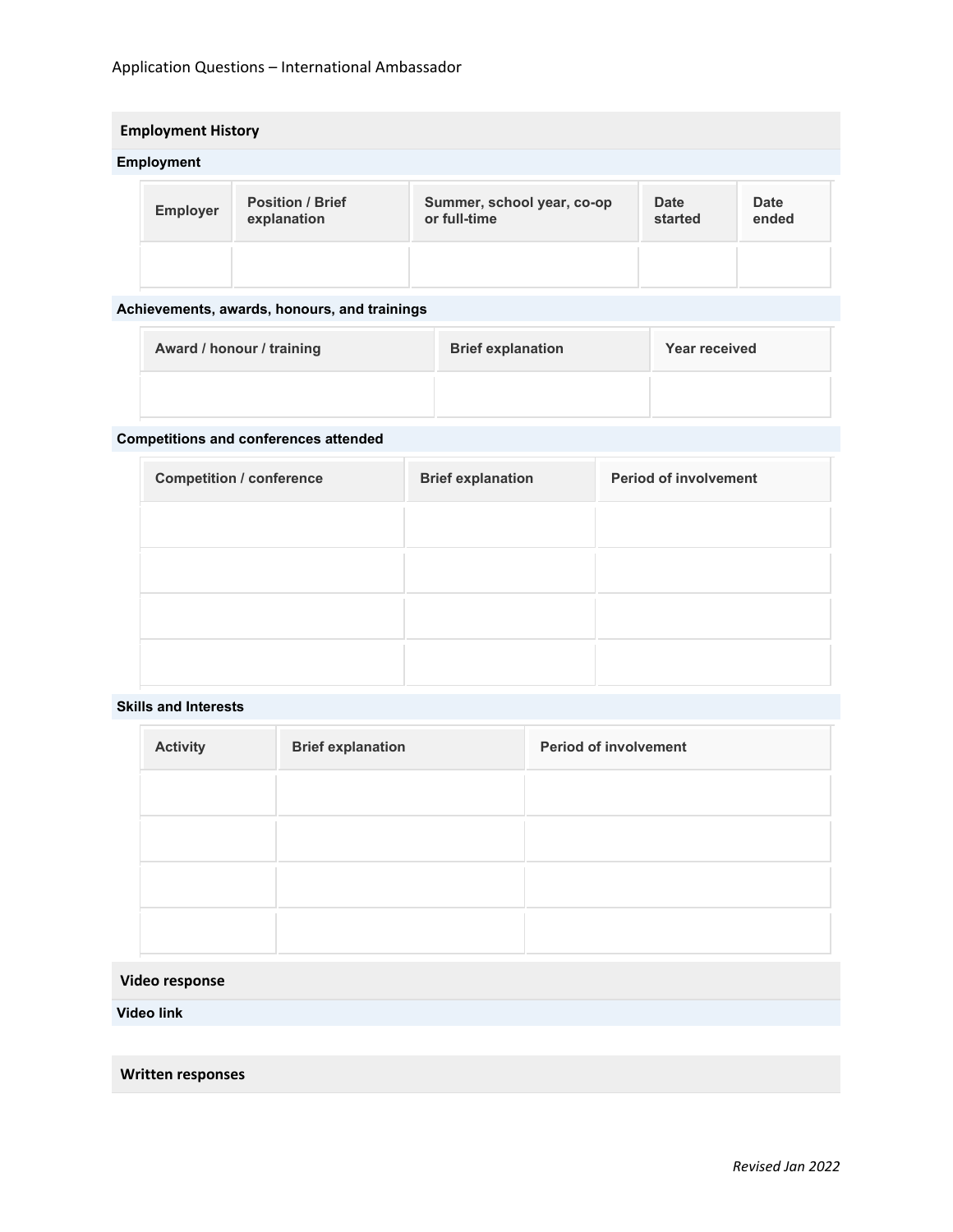**As an International Student Ambassador, your role would be to help promote Brock. How would you promote Brock University both in Canada and back in your home country?**

**Explain how you would be able to balance your role as ambassador with your other commitments and responsibilities. Please list your planned commitments for the upcoming year. (i.e. number of university classes, TA position, athletics, work, volunteer position and co-op work term.)**

| <b>Endorsement letter #1</b>     |
|----------------------------------|
| <b>Name</b>                      |
|                                  |
| <b>Title</b>                     |
|                                  |
| <b>Relationship to applicant</b> |
|                                  |
| <b>Address</b>                   |
|                                  |
| <b>Phone number</b>              |
| <b>Email</b>                     |
|                                  |
| Upload endorsement letter #1     |
|                                  |
| <b>Endorsement letter #2</b>     |
| <b>Name</b>                      |
|                                  |
| <b>Title</b>                     |
|                                  |
| <b>Relationship to applicant</b> |
|                                  |
| <b>Address</b>                   |
|                                  |
| Phone number                     |
|                                  |
| <b>Email</b>                     |
|                                  |
| Upload endorsement letter #2     |